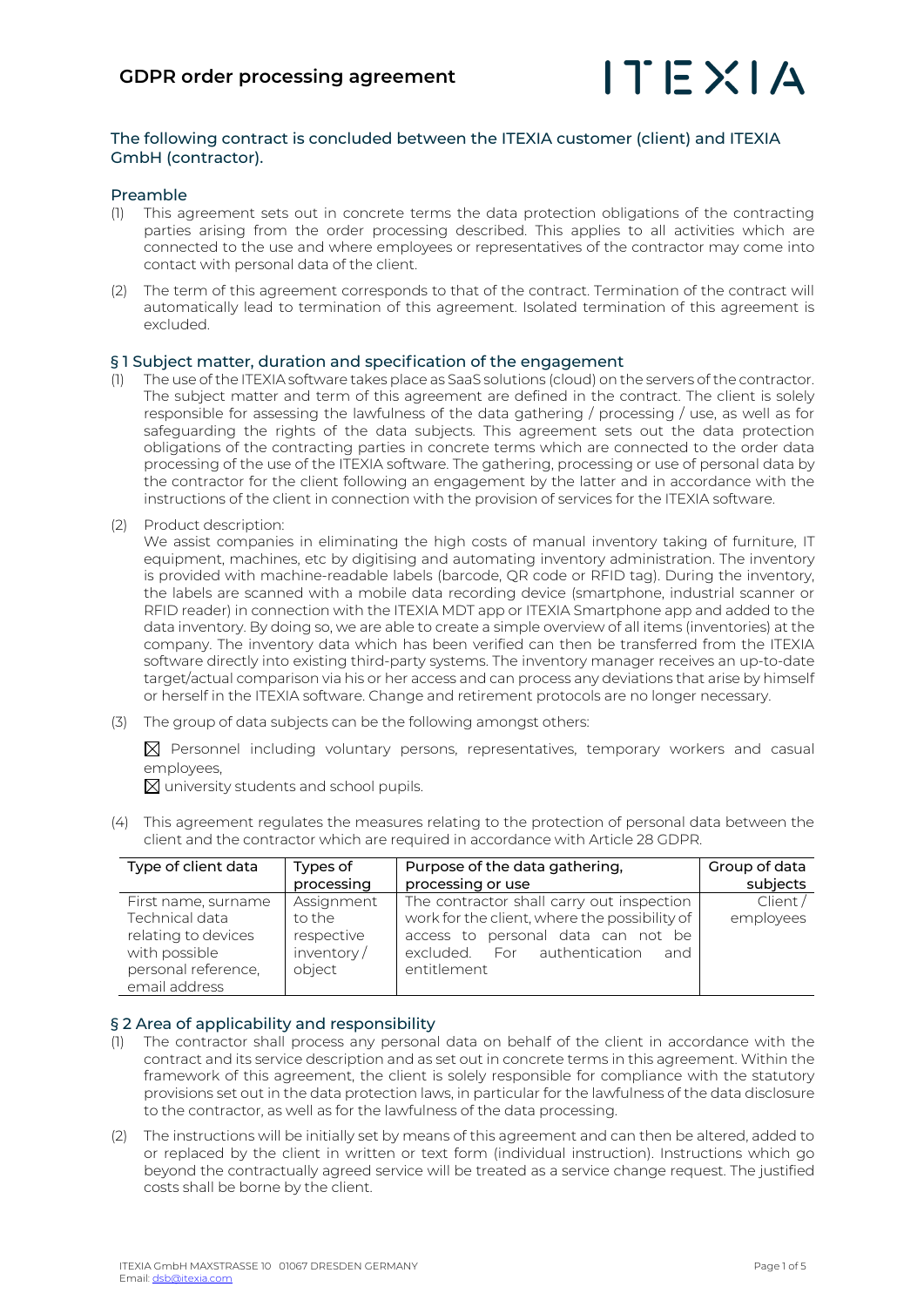# **GDPR order processing agreement**



The recipients of instructions on the part of the contractor are the following:

- The specialist department or individual persons placing the order: Customer Success Management (CSM)
- (or separately appointed deputy / successor) Steffen Prasse

# § 3 Obligations of the contractor

- (1) The contractor may only process personal data of data subjects within the framework of the engagement, which is set out in more detail in the contract and this agreement and in accordance with the documented instructions of the client, unless an exceptional case as set out in Article 28 Paragraph 3 Letter a) GDPR is present. In such an exceptional case, the contractor shall inform the client of its legal obligation, provided that it is not prevented from doing so in accordance with the law.
- (2) The contractor shall set up the internal organisation in its area of responsibility in such a way that it meets the special requirements relating to data protection. It shall take technical and organisational measures for the reasonable protection of the data of the client which meet the requirements set out in Article 32 GDPR. The contractor must take technical and organisational measures which ensure the confidentiality, integrity, availability and durability of the systems and services in connection with the processing on a permanent basis. Furthermore, measures must be taken in order to immediately restore the availability of personal data and access to it following a physical or technical incident and a procedure must be implemented in order to regularly review the effectiveness of the technical and organisational measures to ensure the security of the processing. The measures to be taken also include the pseudonymisation and encryption of personal data, should this be necessary to guarantee a reasonable level of protection.
- (3) The technical and organisational measures are subject to technical progress and further development. To this extent, the contractor is permitted to implement alternative, adequate measures. During this process, the security level of the determined measures may not be fallen below. Essential changes must be documented and communicated to the client immediately.

1. Confidentiality (Article 32 Paragraph 1 Letter b) GDPR)

#### 1.1. Entry control

Deutsche Telekom AG's computer centre buildings are secured by security locks, barred windows and roller blinds. Access via the designated access routes is only possible for authorised persons with a magnetic card and key. In addition, the access routes are secured by security guards, video monitoring and alarm systems. Employees with access authorisation are defined organisationally, magnetic cards and keys are only issued in accordance with the organisational instructions. Attendance lists are kept in relation to access, regulations for external staff and guidelines for escorting guests are in place. Access to the offices of the contractor is controlled by means of various keys. Keys have been documented and allocated. Visitor control and pick-up and escort by staff members are in place. Persons from outside the company are accompanied whilst on the contractor's premises.

#### 1.2. Admission control

Access to ITEXIA systems takes place with authentication by means of an individual user ID and password. Entitlements are issued according to an access authorisation concept. Continuously updated systems against malware (for example anti-virus protection) for servers and workstations are in place.

The systems are secured against unauthorised access by means of a firewall. Password-protected screen savers protect against unauthorised viewing, also when an employee of the contractor is temporarily absent. Data backup carriers are only stored in secured rooms. A controlled destruction of data carriers and electronic data of the client takes place.

#### 1.3. Access control

Authorisations are defined in the ITEXIA software, differentiated accesses and differentiated entitlements are set. Organisational and technical entitlements are separate. Access according to entitlement is also maintained during procedures for restoring data from backups. Remote maintenance takes place with a clear user ID. All users of the contractor have clear user ID's. Regulations concerning the use of passwords are in place and are known. A regular change of password is mandatory and employees who leave the company are immediately blocked.

#### 1.4. Separation control (principle of separation)

There is a separation of the client's data from one's own data / other order data, at least by means of separation in the course of entitlement management (clients). Separation of the test and productive system takes place at the premises of the client.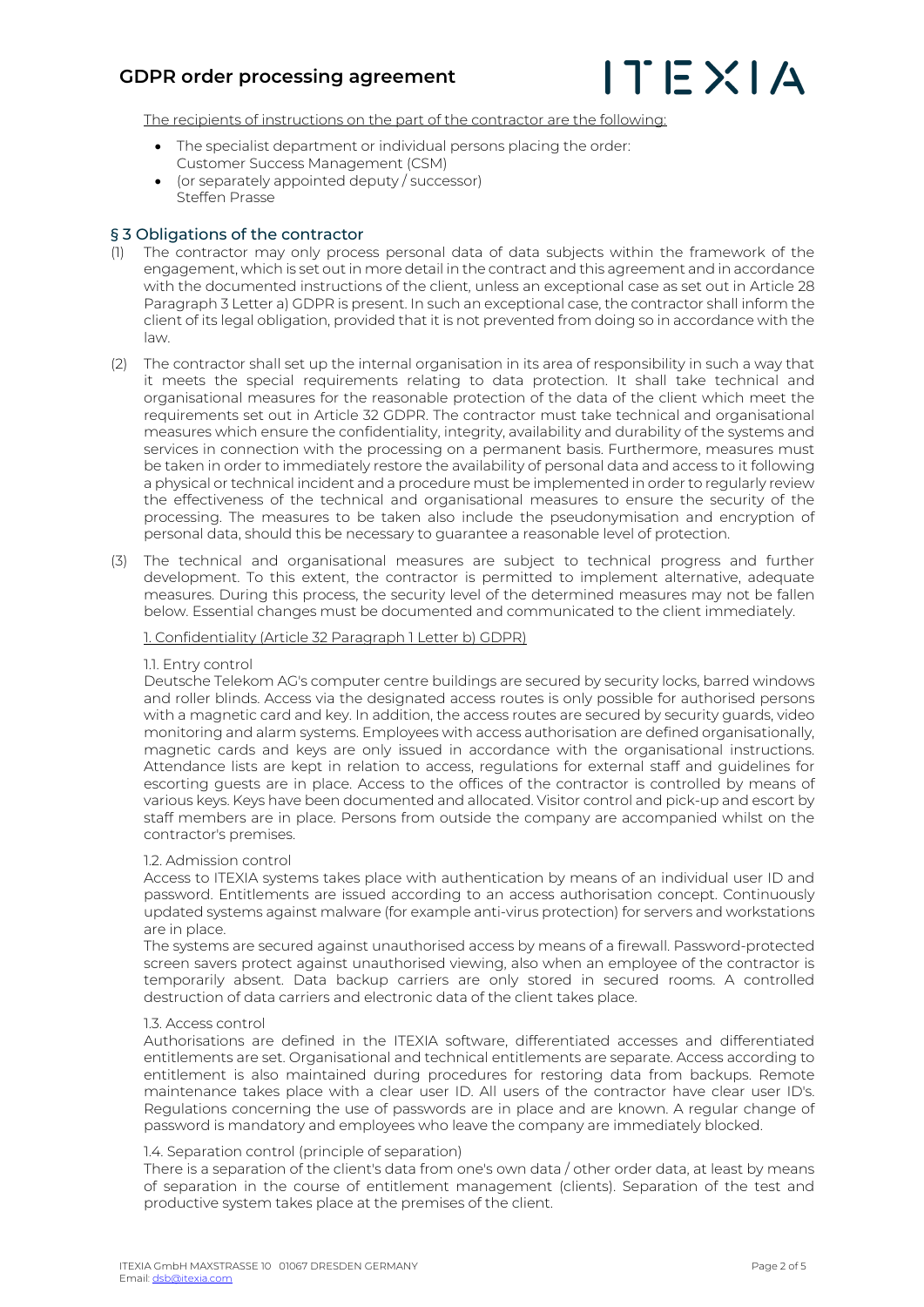

1.5. Pseudonymisation

There are no anonymised or pseudonymised forms of data.

2. Integrity (Article 32 Paragraph 1 Letter b) GDPR)

#### 2.1. Disclosure control

All employees of the contractor are informed about data secrecy. Where necessary, the data is protected against access on a network level, data is encrypted and interfaces are protected against unauthorised data export.

2.2. Input control

Following a request by the client, it is ensured by means of individual access accounts of the contractor at the premises of the client within the framework of the data backup of the client systems that it can be checked whether and by whom personal data has been entered, altered or removed on the part of the contractor.

#### 3. Availability and durability (Article 32 Paragraph 1 Letter b) GDPR)

## 3.1. Availability control

Regular backups of the systems of the contractor are tested. The client is responsible itself for the backup of the data on its systems, however it can obtain support from the contractor for the technical implementation. Sufficient anti-virus and firewall protections are implemented at the premises of the contractor. The storing of the data backup carrier with data of the client takes place in a different fire compartment than the operation of the systems which are to be backed up. The hosting for the SaaS solution takes place on the servers of T-Systems International GmbH. Current security updates are used on the systems of the contractor.

3.2. Speedy restoration capability (Article 32 Paragraph 1 Letter c) GDPR) The contractor ensures availability of the personal data and access to it in case of a physical or technical incident.

4. Procedures for regular review, assessment and evaluation (Article 32 Paragraph 1 Letter d) GDPR; Article 25 Paragraph 1 GDPR)

4.1. Data protection management

- Data protection officer has been appointed
- Regular audits by the data protection officer
- Employees are obliged to handle personal data confidentially

4.2. Data protection friendly default settings

The client reserves the right to take measures to ensure that by default, only such personal data whose processing is necessary for the respective specific processing purpose is processed.

4.3. Incident response management No incident response plan is in place.

- (4) The contractor guarantees that the employees and other persons who work for the contractor and who are involved in the processing of the data of the client are prohibited by means of an obligation which has been entered into from gathering, processing or using the data in an unauthorised manner.
- (5) The contractor shall immediately inform the client in case of serious breaches by the contractor or persons working for the contractor within the framework of the engagement of regulations concerning the protection of the personal data of the client or the stipulations concluded in the agreement. The contractor shall take the necessary measures to secure the data and to mitigate possible detrimental consequences for the data subjects and shall co-ordinate with the client immediately for this purpose.
- (6) Following a request, the contractor shall nominate a contact person to the client for data protection queries which may arise in the course of this agreement.
- (7) The contractor hereby confirms that it is aware of the applicable regulations under data protection laws, for example its obligation to appoint a data protection officer where mandated by law.
- (8) The contractor shall not use the data which has been handed over for any purposes other than fulfilment of the contract.
- (9) The contractor shall correct, delete or block the contractual data if instructed to do so by the client. The contractor shall carry out the destruction of data carriers and other materials in accordance with data protection requirements following an individual engagement by the client, unless already agreed in the service contract. In special cases to be determined by the client, these will be retained or handed over.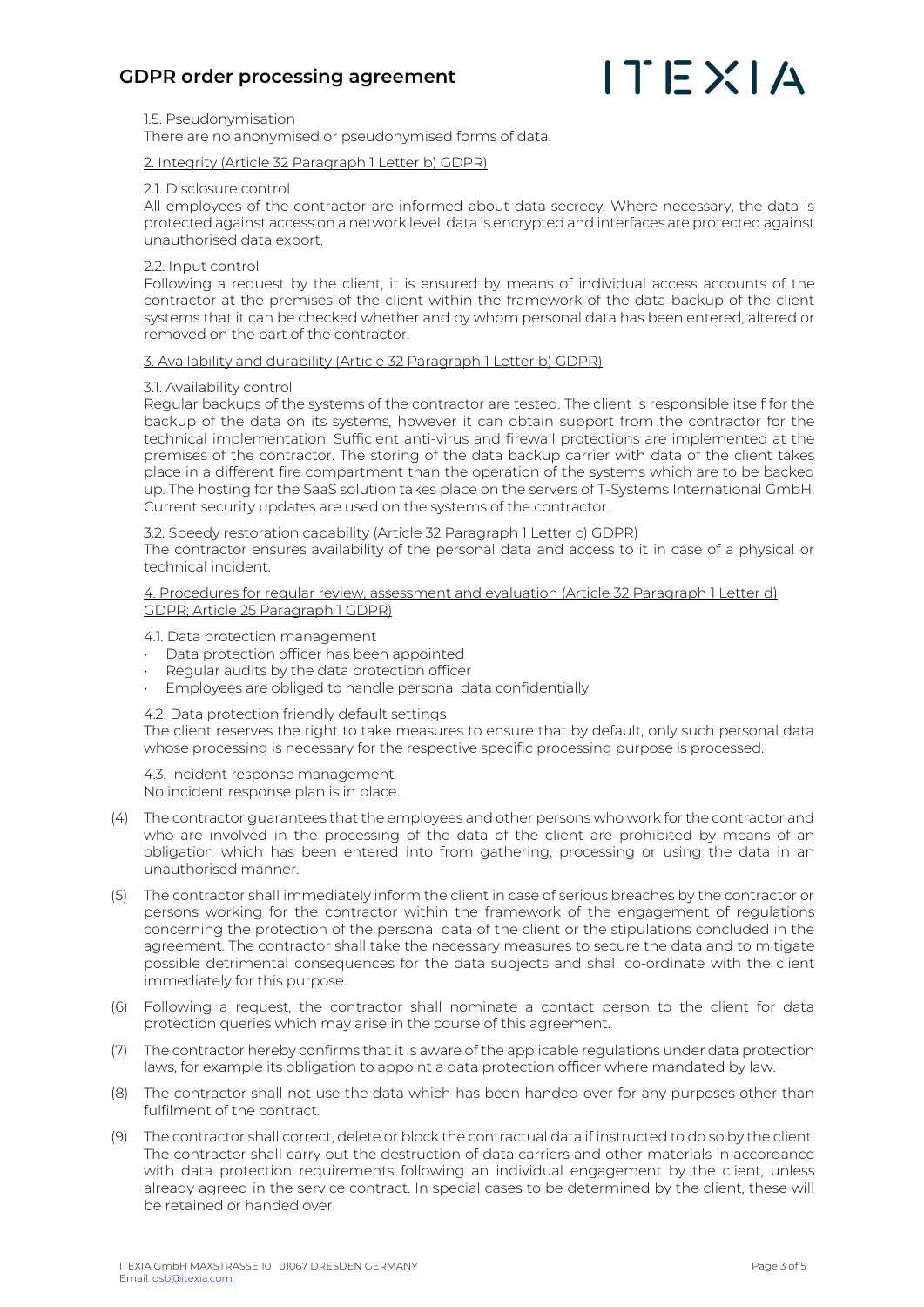# **GDPR order processing agreement**



(10) Data, data carriers and all other materials must be either surrendered or deleted after completion of the engagement, following a request by the client. Should additional costs arise due to deviating specifications at the time of handover or deletion of the data, these shall be borne by the client.

## § 4 Rights and obligations of the client

- (1) Within the framework of this agreement, the client is responsible for compliance with the applicable data protection laws, in particular relating to the obligations of the client for the lawfulness of issuing the order to the contractor for the processing of personal data, as well as for the lawfulness of the processing of the personal data.
- (2) Prior to the start of the data processing and then at regular intervals, the client must satisfy itself of compliance with the technical and organisational measures relating to data security taken by the contractor. The client shall document the results in a suitable manner. The client is responsible for ensuring that these provide a reasonable level of protection in relation to the risks of the data to be processed.
- (3) The instructions will be initially set by means of the contract and this agreement and can then be altered, added to or replaced by the client in written or text form addressed to the location specified by the contractor by means of individual instructions (so-called individual instructions). Changes to the object of the processing or procedural changes must be agreed jointly and set by the client in writing or text form in accordance with Sentence 1. The final authority to take decisions rests with the client.
- (4) The client has the right to issue additional instructions to the contractor, in particular to the following extent:

 $\boxtimes$  In relation to fulfilment of the contract

 $\boxtimes$  In relation to additional data backup measures

 $\boxtimes$  In relation to the procedure in case of data protection breaches

- (5) The client shall nominate persons who are authorised to issue instructions. The direct contact to the contractor shall take place via the person of the client or his or her nominated deputy.
- (6) In case that the persons authorised to issue instructions or the primary contact persons on the part of the client change, the client shall notify the contractor of such in writing.
- (7) The client must immediately and fully inform the contractor if it becomes aware of errors or irregularities in the results of the order in relation to the provisions under data protection laws.
- (8) Should a claim be brought against one of the contracting parties by a data subject in relation to any claims under Article 82 GDPR concerning the data processing under or in connection with this agreement, the contracting party against whom the claim is being brought shall be obliged to inform the other contracting party immediately. The contracting parties shall mutually support each other in the defence of the claim.

## § 5 Queries from data subjects

- (1) Should the client be obliged to provide an individual person with information concerning the gathering, processing or use of his or her data under applicable data protection laws, the contractor shall support the client in providing the said information. This is subject to the client having made a corresponding request to the contractor in writing or text form and the client reimbursing the contractor the costs which are incurred as a result of the provision of this support. The contractor will not respond to any requests for information and will refer the data subject on to the client.
- (2) Should a data subject contact the contractor with requests for rectification, erasure or blocking, the contractor shall refer the data subject to the client.

# § 6 Monitoring obligations

Prior to commencing the data processing and then at regular intervals, the client shall satisfy itself of the technical and organisational measures of the contractor and shall document the results.

- For this purpose, the client can obtain information from the contractor as an example
- or carry out personal inspections or have these undertaken by a professional third-party who is not in competition with the contractor during normal business hours following timely agreement and without disturbing the operational processes of the contractor.
- Where necessary, the contractor is hereby providing an undertaking that it will co-operate in such inspections. Any additional expenses shall be borne by the client.